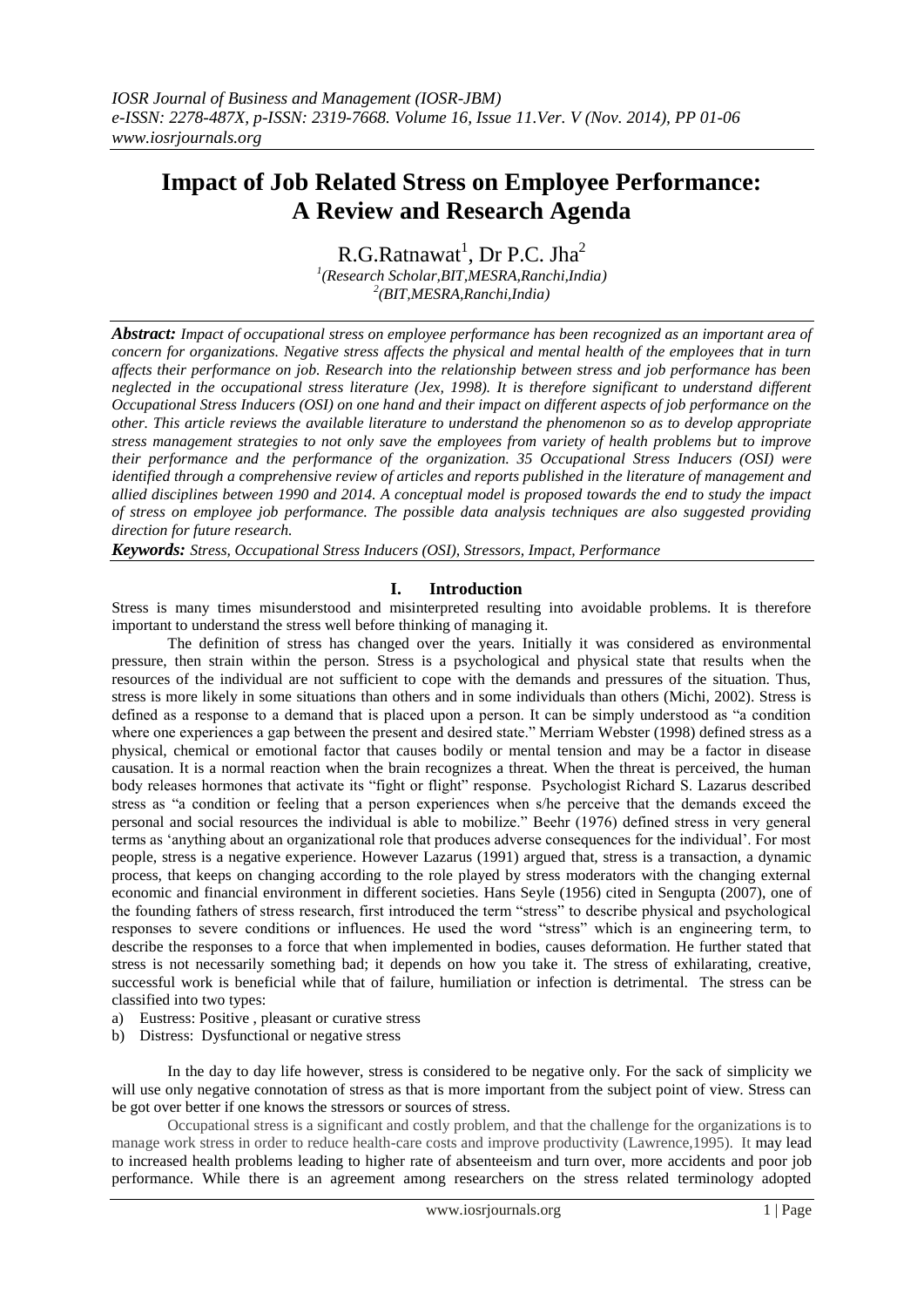(Maslach, 1998 cited in Ahmed & Ramzan,2013), Cummings and Cooper (1998) pointed out the difficulty in developing a coherent theory on stress, as different research methodologies and disciplines (medicine, psychology, sociology, management) have looked into this area. Owing to this difficulty, not much quality research is available in this subject area. Beehr&Newman (1978) attributed the lack of progress in the area of stress research to the fact that stress seemed to be related to a large number of conditions that prevented a systematic focus. Majority of available research and theories about job related stress have been developed and empirically tested in western context. However the problem of job related stress and its consequences is more important for developing countries as these are undergoing enormous social and economical changes (Jamal, 1999; Xie, 1996).

Occupational stress has become a challenge for the employer organizations as it results in low productivity, increased absenteeism and collection of other employee problems like alcoholism, drug abuse, hypertension and host of cardiovascular problems (Meneze,2005). Seibt et al., (2008) stated that stress is always present among employees however it can be reduced by improving the working conditions and quality of benefits in the companies

# **II. Significance of Study**

The study can be significant particularly for two sets of stake holders namely the employers who after knowing the occupational stress inducers(OSI), can adopt appropriate strategies to reduce the occupational stress thereby enhancing the employees" job performance; and the employees who after being aware can take appropriate steps to reduce their own stress saving themselves from variety of health issues and also help management to implement the stress management strategies.

### **III. Literature Review**

The focus of this article is to review the literature about the impact of stress on job performance. It is therefore imperative to briefly review the impact of stress on human body that in turn affects their job performance followed by review of literature on impact of stress on employees' job performance. The relevant review is presented hereunder.

#### **Impact of stress on human body:**

Sengupta (2007) stated that stress may cause physiological, behavioral or even psychological effects:

**Physiological –** hormone release triggers fight or flight response of humans. These hormones help them to either fight harder or run faster. They increase heart rate, blood pressure, and sweating. Stress has been tied to heart disease. Because of the increase in heart rate and blood pressure, prolonged stress increases the tension that is put on the arteries. It also affects the immune system which is why cold and flu illness usually show up during exams.

**Behavioral –** it may cause people to be jumpy, excitable, or even irritable. The effects of stress may cause some people to drink or smoke heavily, neglect exercise or proper nutrition, or overuse either the television or the computer.

**Psychological –** the response to stress may decrease the ability to work or interact effectively with other people, and be less able to make good decisions. Stress has also been known to play a part in anxiety and depression (Sengupat, 2007).

The structure of the Occupational Stress Indicator (OSI) demonstrates that stressful transactions are seen as a product of two intervening systems: people both exert an influence on and respond to their environments (Cooper, Sloan, & Williams, 1988). In other words, the process of stress depends on a person"s appraisal of a situation. Stress occurs when the magnitude of the stressor exceeds the individual"s capacity to cope. As advocated by Lazarus (1991), a transactional, process, and appraisal approach is needed to study work stress.

#### **Impact of stress on job performance:**

Majority of the articles reviewed by this researcher mentioned about the impact of stress but many of them only talk about the impact of stress on particular aspect or dimensions of job, that means the researcher has not come across any article or report that takes a comprehensive view of the subject. Hence it is pertinent to understand as to what constitutes job performance or what are the different dimensions of job that are likely to be affected by stress. Scullen (2000) described job performance comprising of four aspects; i) general performance, ii) human performance, iii) technical performance and iv) administrative performance. Rubina et al. (2008) viewed job performance as the result of three factors working together: skill, effort and the nature of work conditions. Skills include knowledge, abilities and competencies of the employees; effort is the degree of motivation the employee puts forth towards completing the job; and the nature of work conditions is the degree of accommodation of these conditions in facilitating the employee"s performance.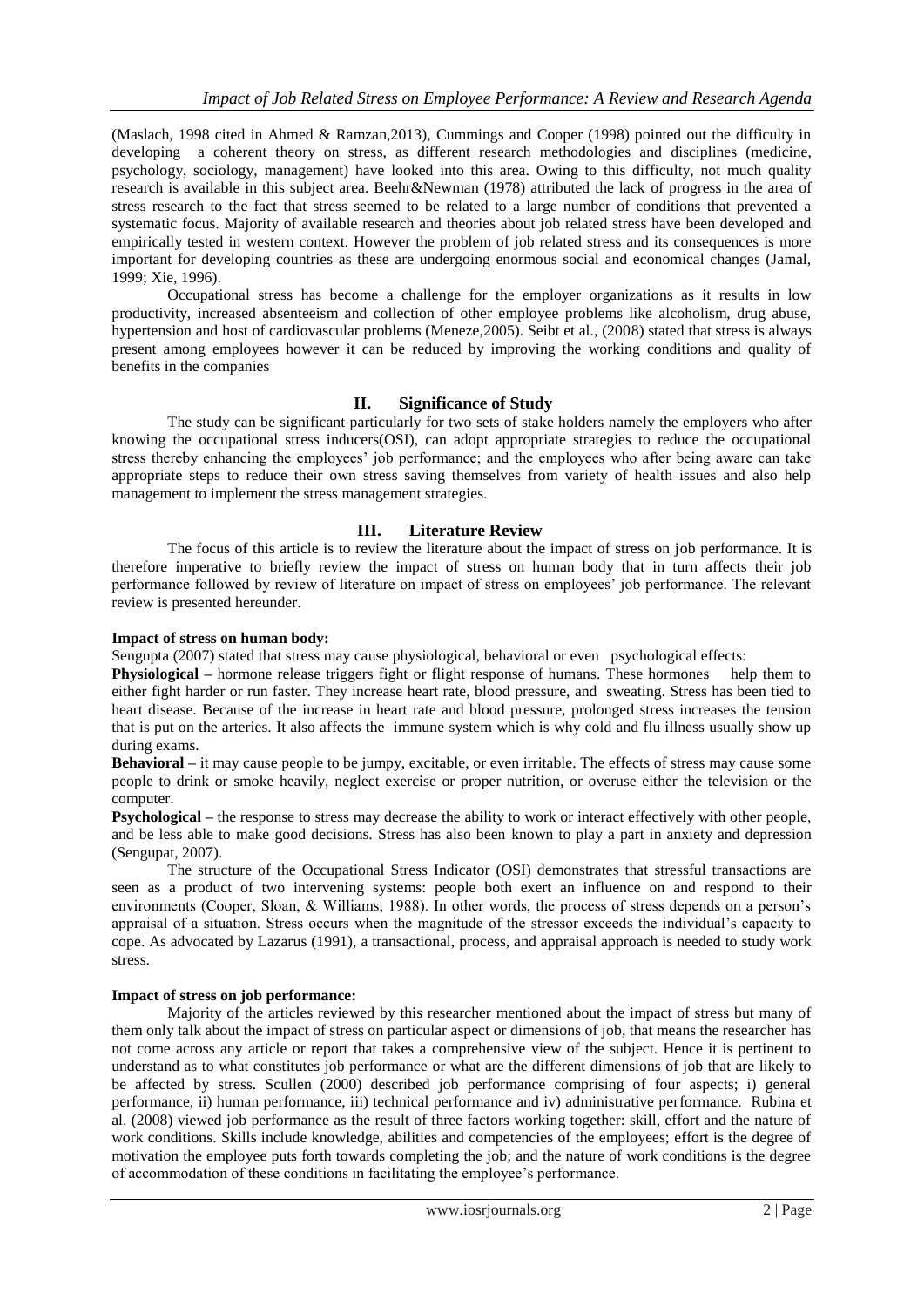The whole concern for the organizations is performance of their employees irrespective of factors and conditions. Good performance of employees leads to good organizational performance which is an indicator of their success (Armstrong & Baron, 1998). Ultimate success or failure of an organization is determined majorly by the performance of their employees (Bartlett & Ghoshal,1995 in Ahmed and Ramzan, 2013).

Stress has significant impact on company and people performance and it terribly affects health of employees (Mimura and Griffiths, 2003 in Shah et al, 2012). The studies conducted in western countries have shown that the sources of stress that we name as Occupational Stress Inducers (OSI) in this study are negatively related to well-being and job satisfaction of employees. (Robertson, Cooper, & Williams,1990). Shah et al. (2012) in their study on impact of stress on employee performance among teaching faculty, found a negative relationship between organizational structure and employee efficiency while rewards were found to be positively correlated to employee efficiency as expected. Rubina et al. (2008) too found a negative relationship between job stress and job performance. However the male employees were found to be affected more than their female counter parts. Munir and Islam (2011) tested relationship between work stressors like role ambiguity, workload pressure, home-work interface, performance pressure, relationship with others and role conflicts on one side and job performance on the other with motivation as mediator and found that "role conflict" and "role ambiguity" have a positive relation with stressors against the common notion while the relationship is found to be negative between other stressors and job performance. Imrab et al. (2013) found that stress is responsible for decreasing the performance of bank employees. Ahmed & Ramzan (2013) too found a negative correlation between stress and job performance i.e as the stress increases the job performance goes down and vice-a-versa. Usman Ali et al. (2014) found that workload, role conflict, and inadequate monitory reward are the prime reasons of causing stress in employees that leads to reduced employee efficiency. Deshinger (2003) suggested that different aspects of employee job performance that are likely to be affected by stress include Productivity, Job Satisfaction / Morale, Absenteeism, Decision Making Abilities, Accuracy, Creativity, Attention to Personal Appearance, Organizational Skills, Courtesy Cooperation , Initiative , Reliability, Alertness , Perseverance and Tardiness.

The above described effects of stress (distress) affect the performance of humans and therefore it is important to understand how it can be managed well so as not only keep oneself happy and healthy but perform to best of the ability. Following figure 1(Sengupta, 2007) depicts the effect of stress on performance.



**Figure 1: Work related stress and performance**

# **IV. Methodology**

This review was performed by searching and reviewing the articles and reports published in different journals and books largely between 1990 and 2014 with exception of few articles published before 1990. The key words used in the search included stress, Stressors, Occupational Stressors, Factors of Stress, Job performance, Employee Performance etc. Manual search of bibliographies on related articles was also performed to identify the relevant literature. Scope of the studies reviewed in this article is limited to the impact of occupational stress (distress) on different aspects (dimensions) of job performance in work settings.

# **V. Findings**

The major objective of this article is to identify the Occupational Stress Inducers (OSI) so that research can be conducted to study the impact of stress (represented by different OSI) and the employees" job performance. Then proposing a model to suggest the lines on which this study can be conducted is another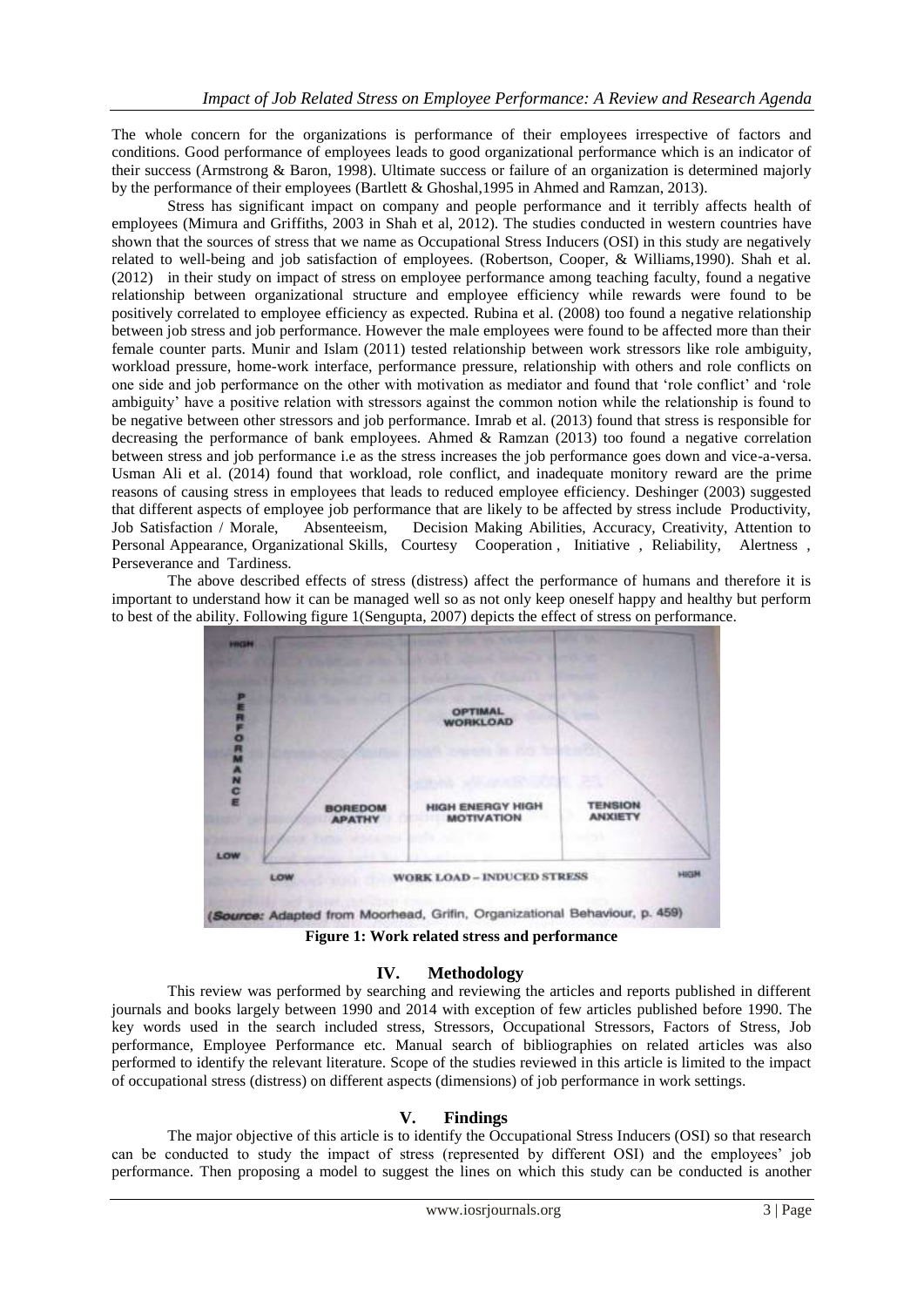major objective of this article. There are varying perspectives to sources of occupational stress. Evers, Frese, and Cooper (2000) found six items as valid OSI (occupational Stress Indicators) that measure stress; "intrinsic to the job," "organizational role," "relation- ships with others," "organizational structure and climate," "home/work interface," and "career and achievement." Card (2002) divided the stressors into six categories comprising of factors 'Intrinsic to job', 'Role in the Organization', 'Career Development', 'Organizational climate", " Relationships in the Organization" and " Personality Factors". Joy and Radhakrishnan (2013) put the stressors into four categories of "work related", "organization related", "relationships at work" and "career development". They further found that for male factory workers the financial problems / low wages followed by poor physical environment , Dual career , Threat to job security , Social / Physical isolation , Personal / family problem , No role in decision making , Boring repetitive work , Frustration over career ambition ,and Harassment and bullying were found to be significant stressors in decreasing order of importance while for female workers the stressors were in terms of Dual career , Financial problems / low wages , Personal / family problems , Social / physical isolation , Poor physical environment , Frustration over career ambition , Boring repetitive work , Threat to job security , No role in decision making ,and Harassment and bullying in the decreasing order of intensity. Other authors have dealt with individual factors largely falling into one or the other categories cited above. 35 variables identified through this review in terms of OSI have been put into six categories as shown in table 1. An additional category of miscellaneous factors has been added in the proposed model to take care of missing factors if any.



**Figure 2:** Proposed Model to Study Impact of Stress on Job Performance

# **VI. Proposed Model**

The researcher proposes the model as shown in figure 2 to study the relationship between the stress represented by OSI as given in table 1 on one side and the job performance of employees on the other. The factors of job likely to be affected may vary with the jobs. Dishinger et al (2003) suggested that the factors likely to be affected by stress range from productivity to competencies to inter personal behavior as mentioned above. Though the employee performance is shown in the figure as a single factor, it can be considered to be made up of multiple factors or dimensions of job. Accordingly the model can be modified. In case multiple job dimensions are considered for study, these should be chosen based on their importance and relevance after due validation. A questionnaire survey can be conducted by taking the above 35 variables and missing variables if any, to identify the most relevant and important factors which may be bundles of OSI. These factors can be determined with the help of Exploratory Factor Analysis (EFA) followed by multiple regression. Alternatively Confirmatory Factor Analysis (CFA) can directly be applied to identify the most relevant OSI and their impact on job performance as the stressors are already identified based on the available theory.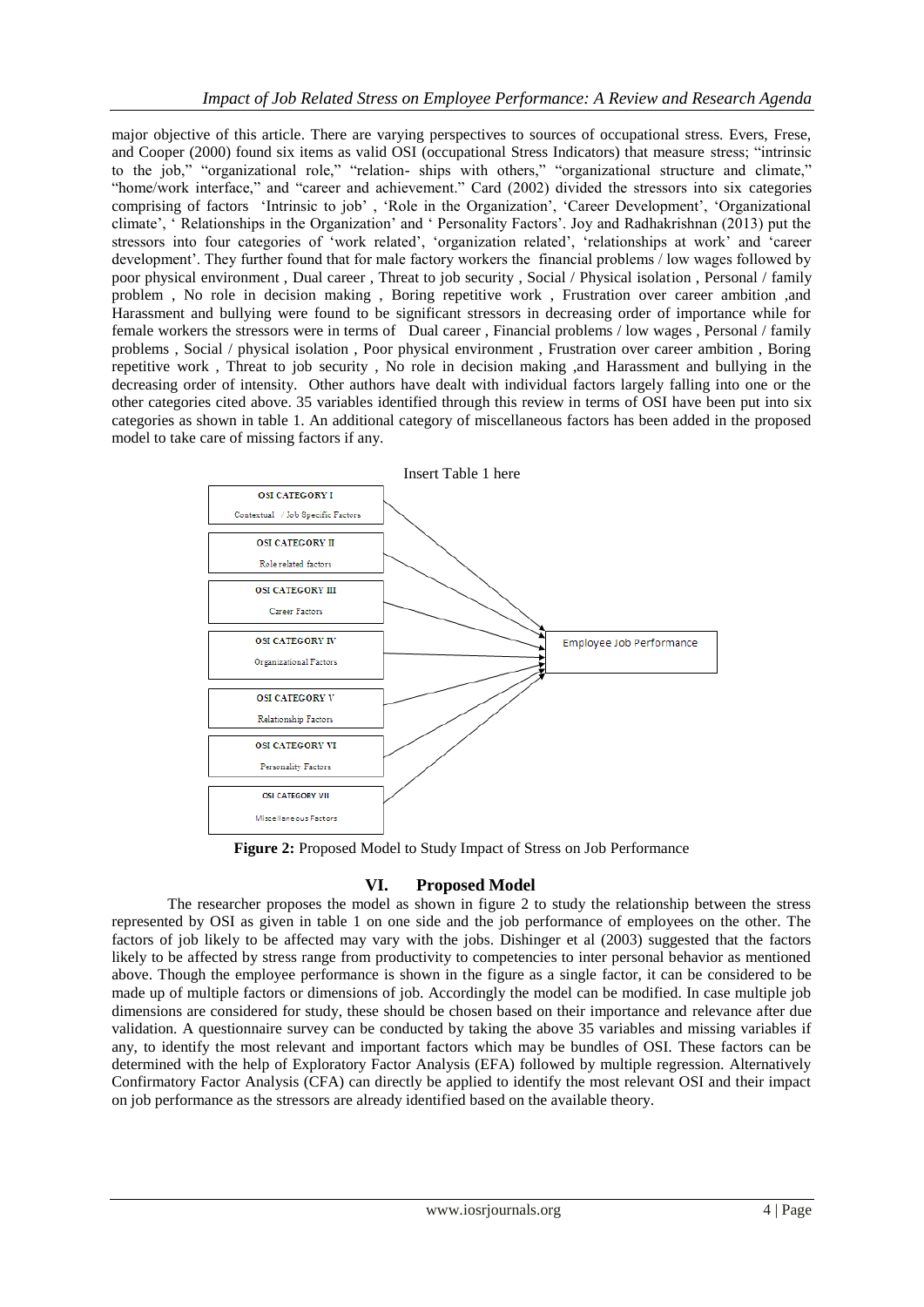#### **References**

- [1]. Agrawal, Rita (2001) Stress in Life and at Work, Response Books, New Delhi,  $1<sup>st</sup>$  edition
- [2]. Ahmed & Ramzan (2013) Effects of Job Stress on Employees Job Performance :A Study on Banking Sector of Pakistan, IOSR Journal of Business and Management, Vol. 11, Issue 6 pp 61-68.
- [3]. Armstrong, M.& Baron,A.(2007) Performance management: A strategic and integrated approach to achieve success, , 3rd ed. Jaico Publishing House, Mumbai
- [4]. Badra-Ul Islam and Munir Kashif (2011) Impact of Stressors on the performance of employees, Munich Personal RePEc Archive [5]. Bartlett & Ghoshal (1995) in Ahmed & Ramzan (2013) Effects of Job Stress on Employees Job
- [5]. Bartlett & Ghoshal (1995) in Ahmed & Ramzan (2013) Effects of Job Stress on Employees Job Performance :A Study on Banking Sector of Pakistan, IOSR Journal of Business and Management, Vol. 11, Issue 6 pp 61-68.
- [6]. Beehr, T.A.(1976). Perceived situational moderators of the relationship between subjective role ambiguity and role strain. Journal of Applied Psychology;61:35–40.
- [7]. Beehr,T.A.& Newman, J.(1978) Job stress, employee health and organizational effectiveness: A facet analysis, model, and literature review. Personal Psychology, 31:665–9
- [8]. Calpoly , undated (Undated ) Stress Management , Academic Skills Center California Polytechnic State University San Luis Obispo, California, <http://sas.calpoly.edu/asc/ssl.html>
- 
- [9]. Card, H.L.(2002) Effective Stress Management :A Personal Guide, An Occupational Psychology Division ,USA [10]. Charles Dishinger, Nancy Howard, Bill Kiagler, Sherry Seabrooke and Donna Tucker (2003) The Effects of Stress on Business Employees and Programs Offered by Employers to Manage Stress, Southwest Texas State University
- [11]. Cummings and Cooper (1998) in Ahmed & Ramzan (2013) Effects of Job Stress on Employees Job Performance A Study on Banking Sector of Pakistan, IOSR Journal of Business and Management, Vol. 11, Issue 6 pp 61-68.
- [12]. Darton, K.(2012) How to Manage Stress, MIND: National Association for Mental Health, London
- [13]. Evers, A., Frese, M., & Cooper, C. L. (2000). Revisions and further developments of the Occupational Stress Indicator: LISREL results from our four Dutch studies, Journal of Occupational and Organizational Psychology, 73, 221–240.
- [14]. Jamal, M. (1999). Job stress, Type-A behavior, and well-being: A cross-cultural examination, International Journal of Stress Management, 6, 57–67.
- [15]. Jex, S. M. (1998). Stress and Job performance. Thousand Oaks, CA: Sage. [16]. Joy, J. and Radhakrishnan, D. (2013) A Study on Causes of Work Stress and
- [16]. Joy,J. and Radhakrishnan, D.(2013) A Study on Causes of Work Stress among Tile Factory Workers in Kannur District in Kerala, International Journal of Scientific and Research Publications, Volume 3, Issue 9, September 2013
- [17]. Klinic Community Centre (2010) Stress and Stress Management, Winnipeg MB , Canada
- [18]. [Lawrence R. Murphy,](http://www.emeraldinsight.com/action/doSearch?ContribStored=Murphy%2C+L+R) (1995) Managing job stress: An employee assistance/human resource management partnership, Personnel Review, Vol. 24 Iss: 1, pp.41 – 50
- [19]. Lazarus, R. S. (1991). "Psychological stress in the workplace" in P. L. Perrewé (Ed.), Handbook of job stress [Special Issue]. Journal of Social Behavior and Personality, 6, 1–13.
- [20]. Levey, R.E.(2001) Sources of stress for residents and recommendations for programs to assist them . Acad Med;76:142–50
- [21]. Manzoor, A. , Awan, H. and Mariam, S.(2011) Investigating the Impact of Work Stress on Job Performance: A Study on Textile Sector of Faisalabad, Asian Journal of Business and Management Sciences, Vol 2, No.1,p 20-28
- [22]. Maslach(1998) in Ahmed & Ramzan (2013) Effects of Job Stress on Employees Job Performance A Study on Banking Sector of Pakistan, IOSR Journal of Business and Management, Vol. 11, Issue 6 pp 61-68.
- [23]. Meneze, M.M. (2005). The Impact of Stress on Productivity at Education Training & Development Practices: Sector Education and Training Authority
- 
- [24]. Michie S. (2002) Causes and management of stress at work. Occupational and Environmental Medicine;59: 67–72<br>[25]. Michie, S. and Williams, S. (2003) Reducing psychological ill health and associated sickness absence: Michie, S. and Williams, S. (2003) Reducing psychological ill health and associated sickness absence: A systematic literature review, Occupational and Environmental Medicine, Volume 60, Pages 3-9
- [26]. Mimura, C. and Griffiths (2003) The effectiveness of current approaches to workplace stress management in the nursing profession: An evidence based literature review. J. Occup. Environ. Med., 60: 10-15 in Shah et al (2012) Impact of Stress on Employee"s Performance: A Study on Teachers of Private Colleges of Rawalpindi, Asian Journal of Business Management,4(2),101-104.
- [27]. Morimoto,H.(2006) The present situation of personal assistant staff"s mental health in medical welfare and ways to maintain their mental health by work stress study ,Kawasaki Medical Welfare Journal,16(31-40).,
- [28]. Oi-ling Siu(2003) Job stress and job performance among employees in Hong Kong: The role of Chinese work values and organizational commitment ,International Journal of Psychology,38(6),337-347
- [29]. Rubina Kazmi, Shehla Amjad, Delawar Khan(2008) Occupational stress and its effect on job performance a case study of medical house officers of district Abbottabad , J Ayub Med Coll Abbottabad,20(3)
- [30]. Seibt, et al(2008) Predictors of work ability in occupations with psychological stress. Journal of Public Health, 17: 9-18
- [31]. Sengupta, D.(2007) You Can Beat Your Stress, Excel Books, New delhi, 1st edition
- [32]. Shaheen Imrab, Mrs. Batool Qudsia, Dr. Sajid Mushtaq A., Mr. Nabi Ghulam (2013) Impact of stress on the performance of employees of banks in Kotli , International Journals of Marketing and Technology, Vol 3, Issue 6,p 85-98
- [33]. STOICA ,M. & BUICU,F.(2010) Occupational Stress Management, Human Resource Management, XIV/2 / pp 7-9
- [34]. Xie, J. L. (1996). Karasek's model in the People's Republic of China: Effects of job demands, control, and individual differences. Academy of Management Journal, 39, 1594–1618.

| S NO                  | Name of OSI                               | Authors / Researchers                                     |  |  |
|-----------------------|-------------------------------------------|-----------------------------------------------------------|--|--|
| <b>OSI</b> Category I | Intrinsic to job / Contextual factors     | Card, H.L. $(2002)$ : Evers, Frese, and Cooper $(2000)$ ; |  |  |
|                       |                                           | Morimoto $(2006)$ ; Imrab et al $(2013)$                  |  |  |
|                       | Too much work / Work load Pressure        | Card, H.L. (2002); Islam and Munir<br>(2011)              |  |  |
|                       |                                           | $(2014)$ ; Manzoor,<br>:Usman Ali et<br>al                |  |  |
|                       |                                           | Awan&Mariam(2011)                                         |  |  |
|                       | Too less work                             | Card, H.L. (2002)                                         |  |  |
|                       | Time pressures / Deadlines                | Card, H.L.(2002)                                          |  |  |
|                       | Poor working conditions / Physical agents | Card, H.L. (2002); Manzoor, Awan & Mariam (2011)          |  |  |
|                       | Mistakes                                  | Card, H.L.(2002)                                          |  |  |
| 6                     | Too many decisions                        | Card, H.L. (2002)                                         |  |  |
|                       | Long working hours                        | Manzoor, Awan & Mariam(2011)                              |  |  |

**Table 1: Occupational Stress Inducers(OSI)**